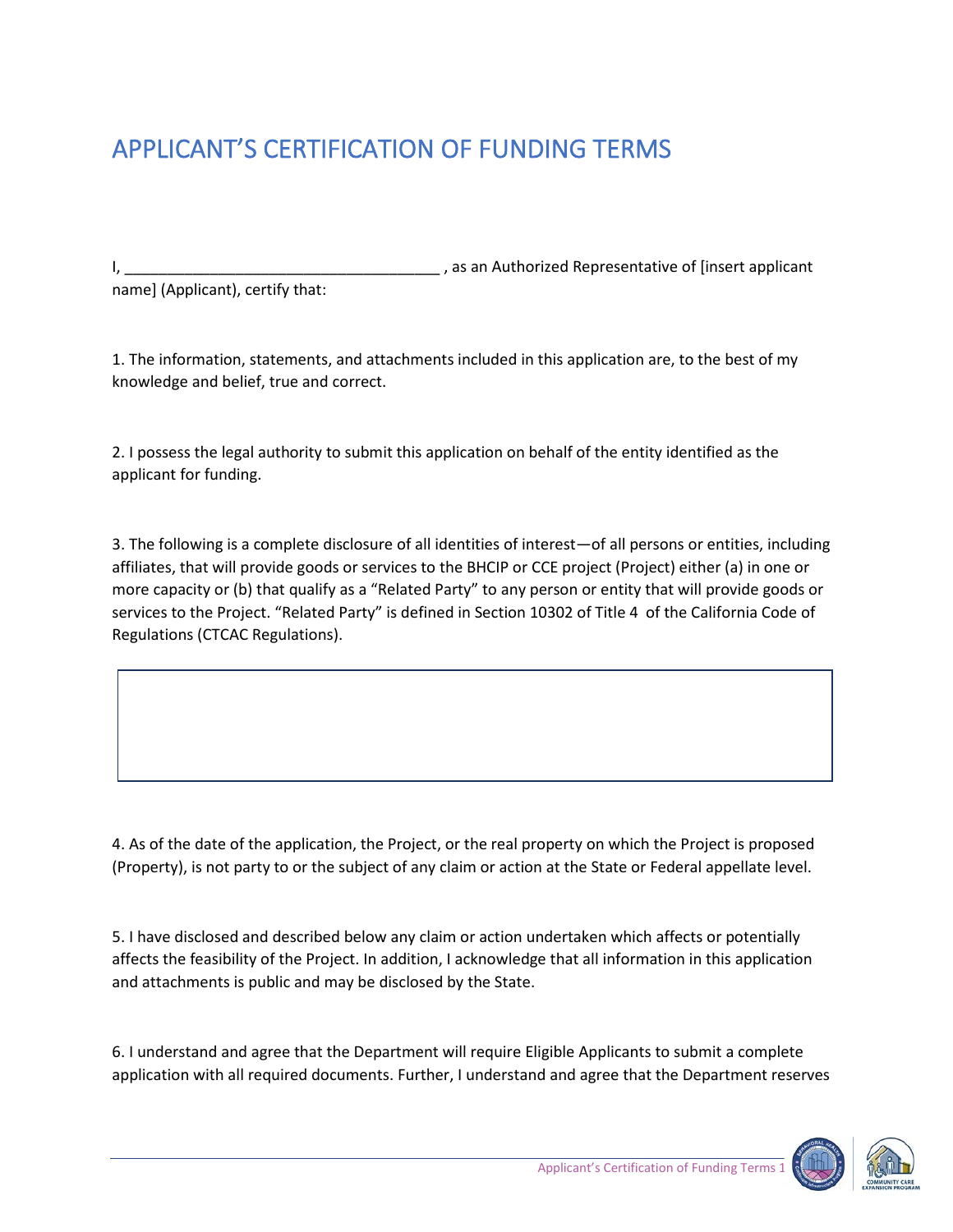the right to request clarification of unclear or ambiguous statements made in an application and other supporting documents.

7. I further warrant and certify that Applicant will comply with the following guidelines as a condition of receiving this funding:

a. Applicant shall not impose unnecessary barriers to entry for justice-involved populations, to the extent possible and consistent with State law.

b. Applicant shall serve the targeted population(s) when and as described within the application.

c. Applicant commits to the provision of services and building use restrictions (property title shall be legally encumbered for required term) for:

i. (BHCIP) 30 years after the expansion project is placed in service.

ii. (CCE) 30 years for new facilities and 20 years for capacity expansion for an existing facility.

d. Applicant shall use professionally licensed and insured contractors to carry out the work required for the Project.

e. Applicant shall comply with all applicable federal, state, and local relocation laws and shall have an approved relocation plan prior to proceeding with any phase of the Project that will result in the displacement of persons or businesses, if the proposed project requires relocation of any current residents.

f. Applicant shall adhere to the accessibility requirements set forth in California Building Code Chapter 11A and Chapter 11B and the Americans with Disabilities Act, Title II.

g. Applicant shall meet the prevailing wage requirements for construction projects in the State of California (Lab. Code, Sec 1720 et seq.). Applicant shall provide a certification of compliance with California's prevailing wage law, as well as all applicable federal prevailing wage law. The certification shall (a) verify that prevailing wages have been or will be paid, (b) verify that labor records will be maintained and made available to any enforcement agency upon request, and (c) be signed by the general contractor(s) and the Applicant.

h. Applicant shall collect and report data to the State Agency as required.

The Grantee shall defend, indemnify, and hold harmless the Authority and the State of California, and all officers, trustees, agents, and employees of the same, from and against any and all claims, losses, costs, damages, or liabilities of any kind or nature, including attorneys' fees, whether direct or indirect, arising from or relating to the Grant or Project.